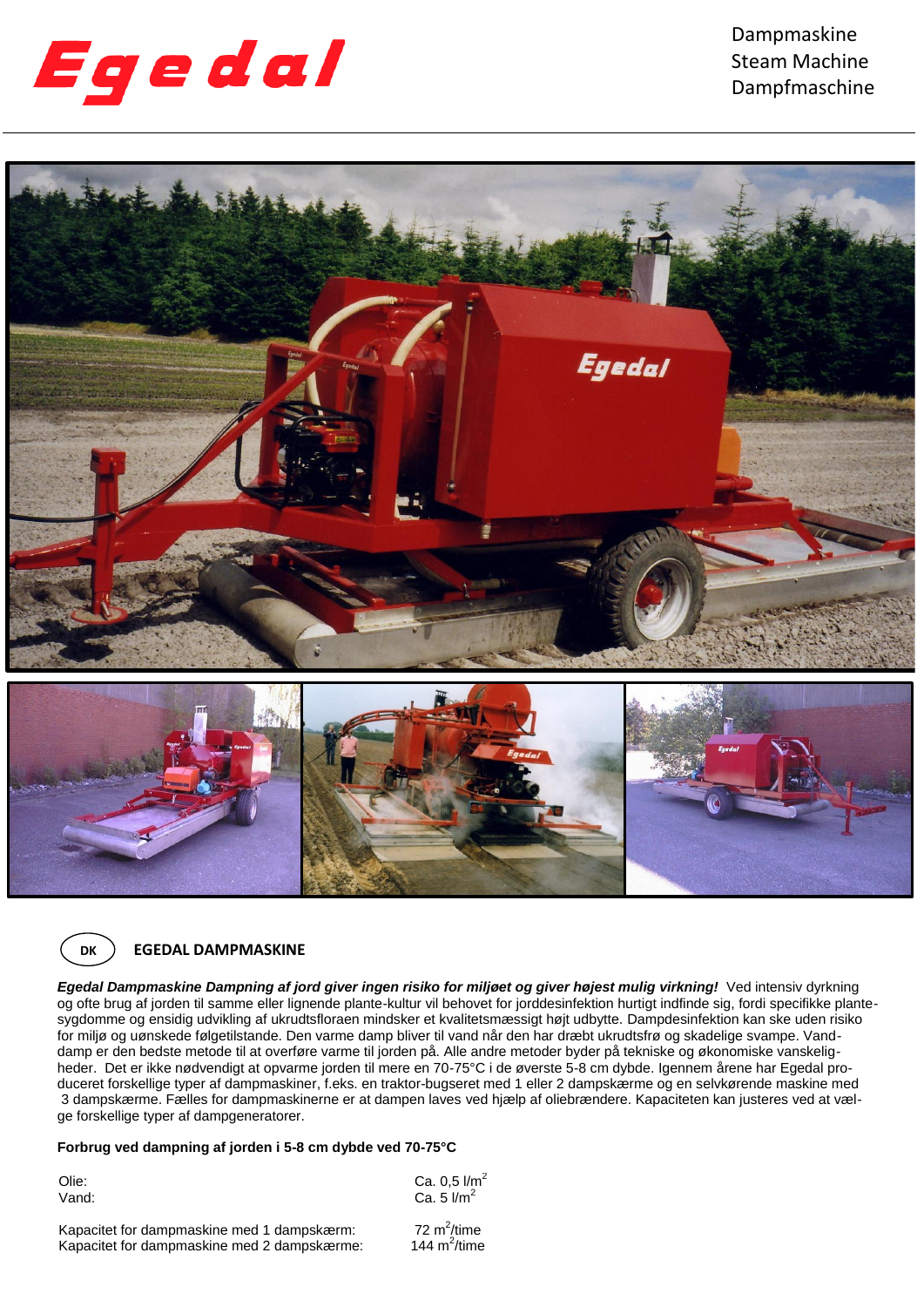## *ENHVER JORDTYPE KAN DAMPES*

**S**åvel let sandjord som svær lerjord eller humusrige jorder kan med fordel dampes. Bedste resultat og laveste damp-forbrug får man på bekvem jord (krummestruktur). Er jorden for tør fordeles varmen ikke så hurtigt og er den for våd skal for meget vand i jorden varmes op, men nås den rigtige temperatur er virkningen stadig optimal.

## *KEMIKALIER KONTRA DAMP*

Det er muligt at kontrollere de fleste, men ikke alle ukrudtsarter med kemiske midler. Det er nødvendigt at supplere disse midler med forskellige og dyre midler mod jordsvampe. Dels er midlerne dyrere og skal bruges i store mængder og ingen kemikaliekombination når op på samme effekt som damp. Økonomien er størst ved dampning – når materiellet er pålideligt som Egedals dampningsudstyr.

## *RESULTATET VED DAMPNING*

Afgrøderne vil være beskyttet mod svampesygdomme og der kommer ikke ukrudt i kulturerne, når blot jorden efter dampning kun bearbejdes i 1 – 2 cm dybde. Danske statsforsøg bekræfter dette og tyske tællinger af svampe ligeså. Jordbårne virussygdomme destrueres i det dampede jordlag, ligesom insekter, deres æg (nematoder) dræbes. Jordtræthed af andre årsager bekæmpes effektivt. Kulturplanter af enhver art fra skovplanter til salat sikres en optimal start og dermed en hurtigere vækst og bedre udbytte. Virkningen af dampbehandling af jorden er kendt i mere end 70 år og kun "troen" på kemikalierne standsede udviklingen for en tid. Egedals udstyr til dampning af jord kan bruges fra de mindste til de største marker og også i væksthus, beskyttede bede og jorddepoter.

## **EGEDAL DAMPMASKINE (Traktortrukket)**

Forbrug (omkostninger) ved dampning af normal jord

**Egedal/600** Med kraftig vognramme, 2 hydrauliske betjente skærme (kan foldes op), 1,20x4,50 m skærme, 2200 l vandtank, 200 l olietank (til 3 timers brug - 360 m bed). Arbejdshastighed 1 m/min. = 120 m bed/time. Dampdybde 5-8 cm (70-75°C)

| Kapacitet         | Pr. time<br>144 $m2$ | 8 timer<br>1150 $m2$ | 16 timer<br>2300 m <sup>2</sup> | 24 timer<br>3450 $m2$ |
|-------------------|----------------------|----------------------|---------------------------------|-----------------------|
| Vandforbrug       | 6251                 | 5.0001               | 10.000                          | 15,000                |
| Olieforbrug       | 50 I                 | 400 l                | 8001                            | 1.2001                |
| Mandetimer        | 1.25t                | 10 <sub>t</sub>      | 20 <sub>t</sub>                 | 30 <sub>t</sub>       |
| <b>Dieselolie</b> | 3 I                  | 24 I                 | 48 I                            | 72 I                  |

Med slangerulle, selvstyring på traktor og automatisk stop kan man reducere omkostningerne med ca. 40% pr. m<sup>2</sup>

## **EGEDAL DAMPMASKINE (selvkørende)**

Forbrug (omkostninger) ved dampning af normal jord

#### **Egedal/900** Selvkørende med 20 HK motor, el – generator, automatisk kontrol, automatisk stop, 3 hydraulisk betjente skærme, slangerulle med 300 m vandslange. Arbejdshastighed 1 m/min. = 180 m bed/time. Dampdybde 5-8 cm  $(70-75^{\circ}C)$

| Kapacitet   | Pr. time<br>$200 \text{ m}^2$ | 8 timer<br>1600 $m2$ | 16 timer<br>3200 $m2$ | 24 timer<br>4850 $m^2$ |
|-------------|-------------------------------|----------------------|-----------------------|------------------------|
| Vandforbrug | 9501                          | 7.600 l              | 15.2001               | 22,800                 |
| Olieforbrug | 78 I                          | 624                  | 1.248                 | 1.8721                 |
| Mandetimer  | $0,30$ t                      | 2 t                  | 4 t                   | 6 t                    |



## **EGEDAL STEAM MACHINE**

*Egedal Steam machine Steaming of the soil without any risk for the environment and with the highest possible effect !*

By intensive cultivation and frequently use of the soil for the same or similar plant cultures the need for soil disinfection will appear, because specific plant diseases and the development of the weed flora will reduce the quality of the yield. Steam disinfection takes place without any risk of unwanted consequences for the environment. The hot steam turns into water when it has killed the weed seeds and harmful fungi. Steam is the best method for transferring heat to the soil. All other methods result in big technical and financial difficulties. It is not necessary to heat up the soil to more than 70-75°C in the top 5-8 cm.

Through the years Egedal has produced different types of steam machinery, e.g. a tractor-towed with 1 or 2 steam shields and a selfpropelled machine with 3 steam shields. Common for the steam machinery is that the steam is made by means of oil burners. The capacity can be adjusted by choose of different types of steam generator.

## **Consumption when steaming the soil in 5-8 cm depth at 70-75°C**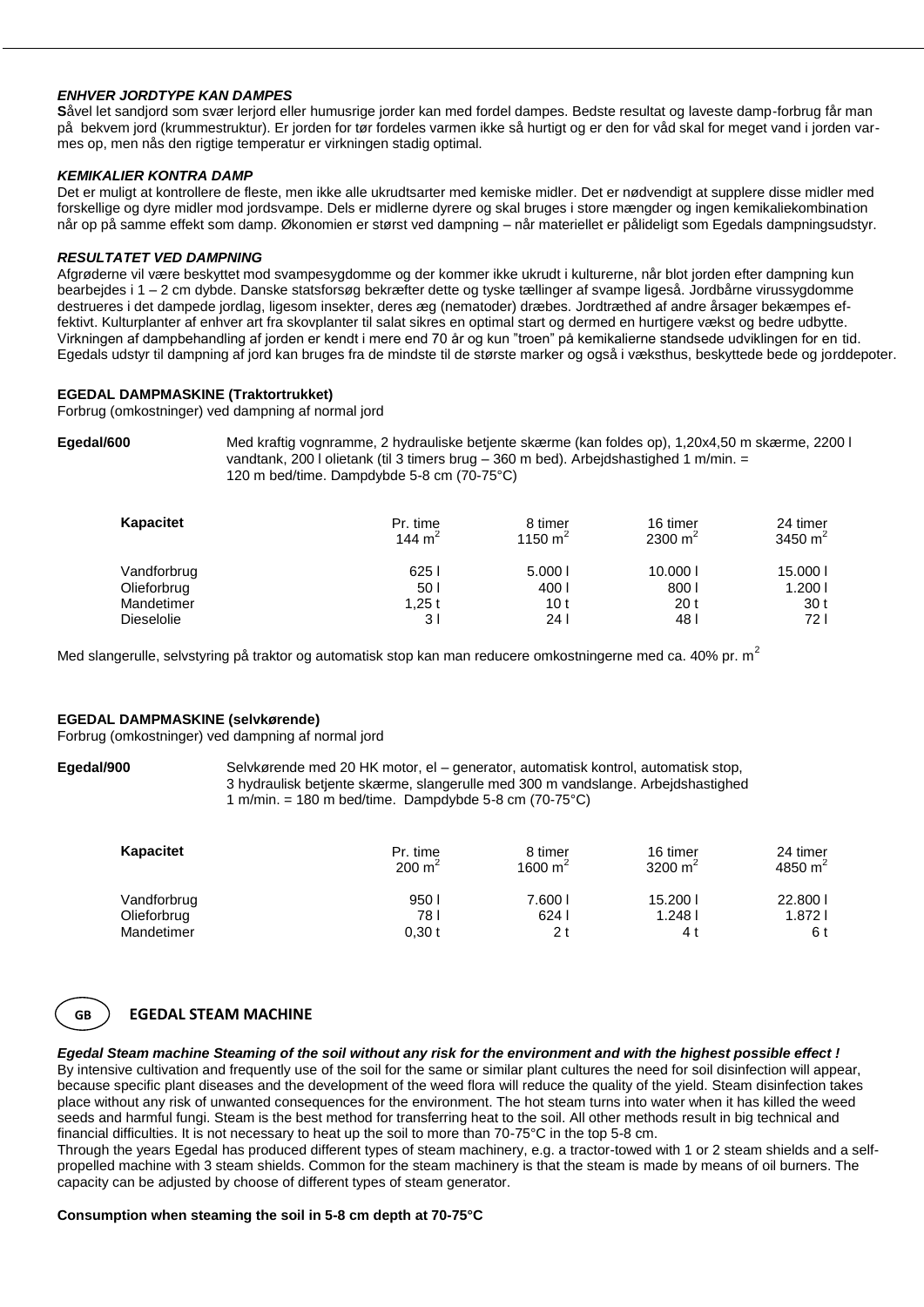Oil:  $\mu$  Approx 0,5  $\mu$ m<sup>2</sup> Water:  $\blacksquare$  Approx 5  $\mathsf{I/m}^2$ 

72 $m^2$ /time

144  $m^2$ /time

Capacity for steam machine with 1 steam shield: Capacity for steam machine with 2 steam shield:

## *ANY TYPE OF SOIL CAN BE STEAMED*

You can with advantage use the machine in both sandy soil as well as clay or humus rich soil. The best result and the lowest steam consumption you achieve when steaming cultivated soil. If the soil is too dry the heat will not be distributed as easy. If the soil is too wet you have to heat up too much water, but if the right temperature is reach the effect is still optimum.

## *CHEMICALS VERSUS STEAM*

It is possible to control most but not all weed sorts with chemicals. It is necessary to supplement these chemicals with different and expensive kinds of chemicals against soil fungi. These chemicals must be used in big quantities and no chemical combination will ever achieve the same effect as steam. The economy is best with steam – when the equipment is reliable as Egedal stem equipment is.

## *THE RESULT BY STEAMING*

The crop will be protected against fungal diseases and there will be no weed in the plant cultures, if the soil only will be cultivated in a depth of 1-2 cm after steaming. Danish state tests and German counting's of fungi confirm this. Virus diseases in the soil are destroyed in the steamed soil, together with insects and their eggs. Soil tiredness caused by other reasons is reduced. Plant cultures of any kind from forest plants to lettuce are guaranteed an optimum start and with that a rapid growth and better yield. The effect of steam treatment of the soil has been know in more than 70 years and only the "confidence" in the chemicals stopped the development for a time. Egedal's equipment for steaming of the soil can be used everywhere, from the smallest to the biggest fields and also in greenhouses etc.

## **EGEDAL STEAM MACHINE (tractor-towed)**

Costs by steaming of normal soil

**Egedal/600** With strong frame, 2 shields with hydraulic folding 1,2x4,50 m, 2200 l water tank, 200 l diesel tank (for 3 hours use  $-360$  m bed). Working speed  $1m/min = 120$  m bed/h. Steam depth 5-8 cm (70-75°C).

| Capacity               | Per hour<br>144 $m2$ | 8 hours<br>1150 $m2$ | 16 hours<br>2300 $m2$ | 24 hours<br>3450 $m2$ |
|------------------------|----------------------|----------------------|-----------------------|-----------------------|
| Water consumption      | 625                  | 5.0001               | 10.000                | 15,000                |
| Oil consumption        | 50 l                 | 400 l                | 8001                  | 1.200                 |
| Man hours              | 1.25 t               | 10 t                 | 20 <sub>t</sub>       | 30 t                  |
| Diesel oil confumpsion | 3 I                  | 24 I                 | 48 I                  | 72 I                  |

With hose reel, self steering on tractor and automatic stop you can reduce expenses with about 40% per m<sup>2</sup>

## **EGEDAL STEAM MACHINE (self-propelled)**

Costs by steamning af normal soil

**Egedal/900** Self-propelled with 20 HP engine, electric generator, automatic control, steering and stop, 3 shields with hydraulic folding 1,2x4,50 m, water tanks, 2x500 l diesel tank, hose reel with 300 m water hose. Working speed 1 m/min. = 180 m bed/hour. Steam depth 5-8 cm (70-75°C)

| Capacity          | Per hour<br>$200 \text{ m}^2$ | 8 hours<br>1600 $m^2$ | 16 hours<br>3200 $m2$ | 24 hours<br>4850 $m2$ |
|-------------------|-------------------------------|-----------------------|-----------------------|-----------------------|
| Water consumption | 950                           | 7.600                 | 15.2001               | 22,800                |
| Oil consumption   | 78 I                          | 6241                  | 1.2481                | 1.8721                |
| Man hours         | 0.30t                         | 2 t                   | 4 t                   | 6 t                   |

#### **D EGEDAL DAMPFMASCHINE**

#### **DK** *Dämpfung von Boden gibt keinem Risiko für die Umwelt und gibt höchstmögliche Wirkung!*

Bei intensiver Bestellung des Bodens für gleiche oder ähnliche Pflanzkulturen wird den Bedarf für Bodenentseuchung sich schnell einfinden, weil spezifische Pflanzenkrankheiten und einseitige Entwicklung von Unkrautsflora eine qualitätsmäßig gutes Gewinn mindern. Erdentkeimung kann ohne Risiko für die Umwelt und unerwünschte Folgezustande erfolgen. Der warme Dampf wird zu Wasser wenn er die Samen und schädliche Pilzen erschlagen hat. Wasserdampf ist die beste Methode warme für den Boden zu übertragen. Alle anderen Methoden bieten technische und ökonomische Schwierigkeiten an.

Es ist nicht notwendig den Boden mehr als bis zu 70--75°C in den oberste 5-8 cm Tiefe zu erwärmen. Durch die Jahre hat Egedal verschiedene Typen von Dampfmaschinen produziert, z.B. eine Traktor-gezogene Maschine mit 1 oder 2 Dampfschirmen und eine Selbstfahrende mit 3 Dampfschirmen. Gemeinsame für die Dampfmaschinen sind, dass der Dampf bei Hilfe von einem Ölbrenner gemacht wird. Die Kapazität kann bei wählen von verschiedenen Typen von Dampfgeneratoren eingestellt werden.